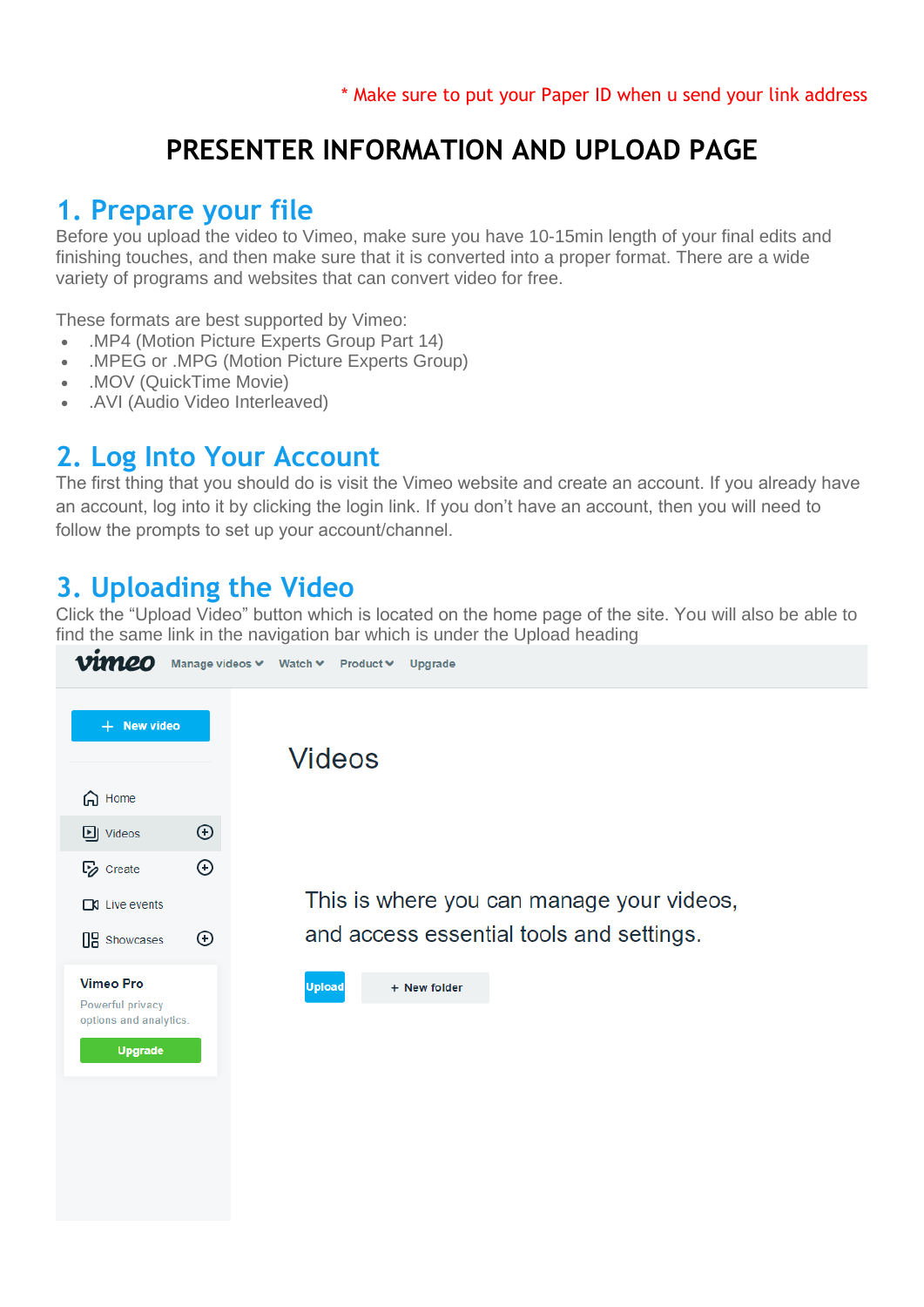# **4. The upload page**

Once you click the upload link, you will be taken to the upload page. You will need to ensure that you are permitted to upload the videos. You can only upload videos that are owned and created by you since it's not possible to upload any videos that are copyrighted by anyone else.

| Upgrade                             |
|-------------------------------------|
|                                     |
|                                     |
|                                     |
|                                     |
| Drag and drop anywhere to<br>upload |
| <b>A</b> Or choose files            |
| Privacy                             |
| Anyone can see this video           |
|                                     |
|                                     |
|                                     |

Learn more about uploading in the Video Guidelines, Compression Guidelines, and Help Center.

### **5. Selecting the File**

Click the "Choose a File to Upload" button and this will launch an upload dialog box. Choose the file that you want to upload and then click on "Select." As soon as you click the button, the video will start to be uploaded straight away. The progress bar will start to estimate how long the video will take to upload. The faster the internet speed, the faster your video will upload.

### **6. Privacy Settings**

Vimeo respects your videos and your right to decide who watches them. Privacy options allow you to upload videos and choose who can see them. To access the privacy settings of your video, click Settings under your video on the video page, then click the Privacy tab.

For recorded conference participants, please choose Only people with the private link– Protect this video with your private link.

### **7. Adding a description**

Adding a description to your video will allow for other participants to know and learn more information about your video before viewing. This will display at the bottom of the video. Be sure to add a unique description to help your video to stand out.

### **8. Processing Conversion**

Once the video has finished converting, the service will then email you once the conversion has